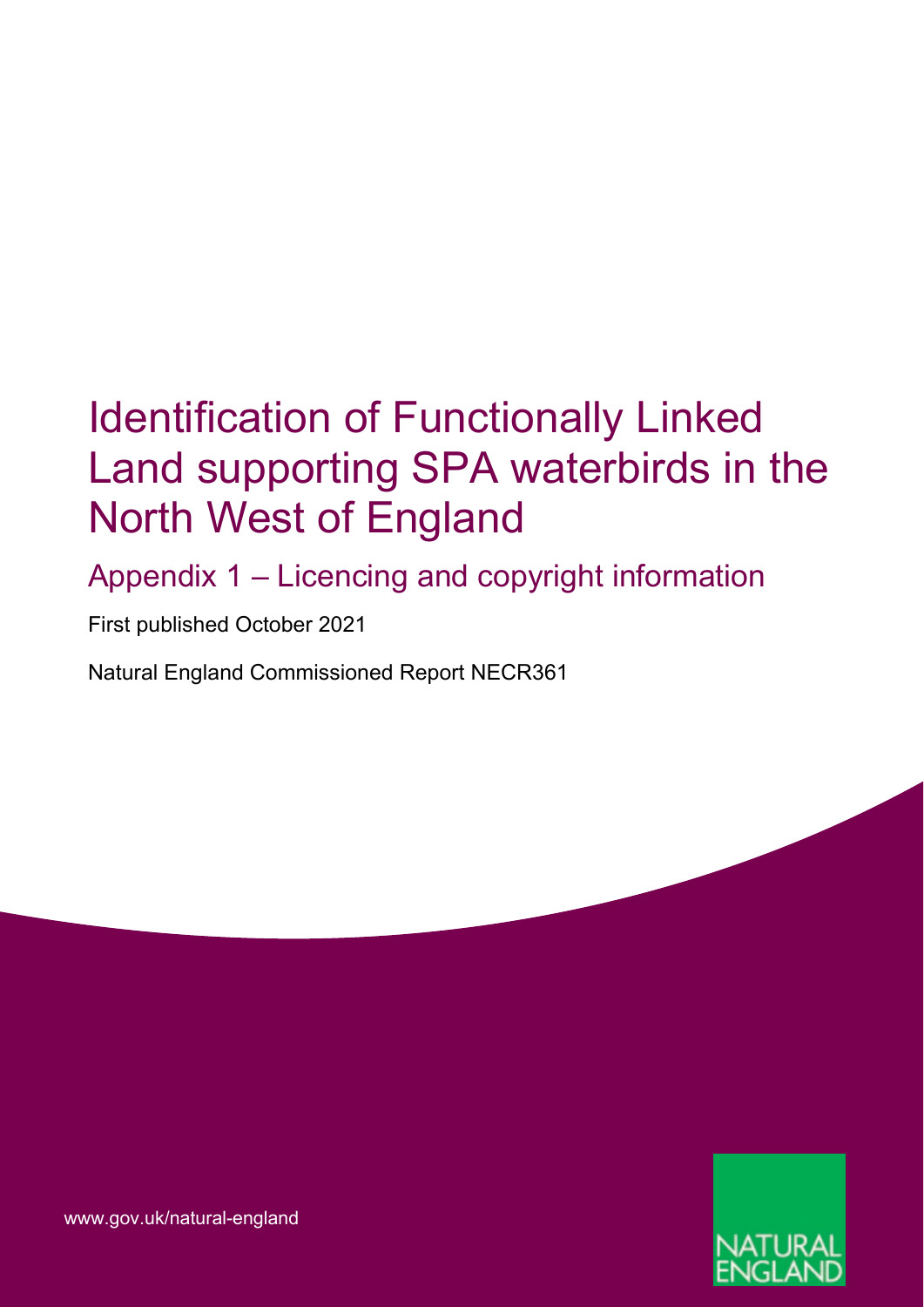**The following copyrights and data sources have been used to inform the Appendices 2-9 associated with this report, as well as Figures 1-7 within the report.**

# **Appendix 2:**

Frost, T.M., Calbrade, N.A., Birtles, G.A., Mellan, H.J., Hall, C., Robinson, A.E., Wotton, S.R., Balmer, D.E. and Austin, G.E. 2020. Waterbirds in the UK 2018/19: The Wetland Bird Survey. BTO, RSPB and JNCC, in association with WWT. British Trust for Ornithology, Thetford.

Stroud, D.A., Bainbridge, I.P., Maddock, A., Anthony, S., Baker, H., Buxton, N., Chambers, D., Enlander, I., Hearn, R.D., Jennings, K.R. and Mavor, R., 2016. The status of UK SPAs in the 2000s: the Third Network Review, p107 and 912

# **Appendix 3:**

- © Lancaster and District Birdwatching Society 2021
- © OpenStreetMap contributors 2021
- © Natural England 2021

# **Appendix 4:**

- © British Trust for Ornithology (The Wetland Bird Survey) 2021
- © OpenStreetMap contributors 2021
- © Natural England 2021

# **Appendix 5:**

- © British Trust for Ornithology (BirdTrack) 2021
- © OpenStreetMap contributors 2021
- © Natural England 2021

#### **Appendix 6:**

- © The Fylde Bird Club 2021
- © OpenStreetMap contributors 2021
- © Natural England 2021

#### **Appendix 7:**

- © Lancashire County Bird Recorder 2021
- © OpenStreetMap contributors 2021
- © Natural England 2021

#### **Appendix 8:**

© Dee Estuary Birding Club 2021 © OpenStreetMap contributors 2021 © Natural England 2021

# **Appendix 9:**

- © Lancaster and District Birdwatching Society 2021
- © British Trust for Ornithology (The Wetland Bird Survey) 2021
- © The Fylde Bird Club 2021
- © Lancashire County Bird Recorder 2021
- © Dee Estuary Birding Club 2021
- © Land Cover Map 2015, Natural Environment Research Council (Centre for Ecology & Hydrology) 2017
- © Crown Copyright 2007
- © Natural England 2021
- © OpenStreetMap contributors 2021

# **Additional G.I.S data not included in the report:**

@ Halton Borough Council 2019